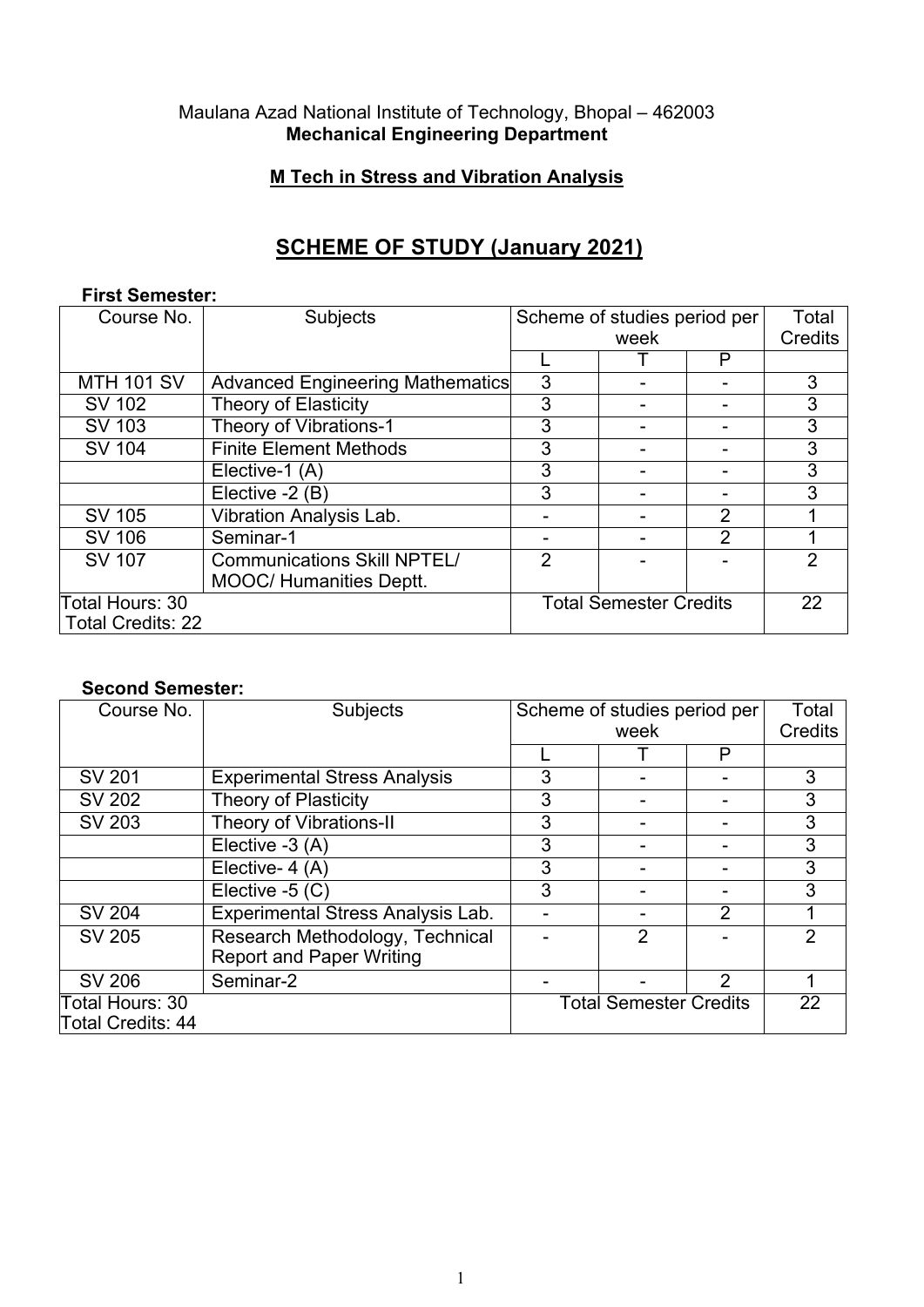# **Third Semester:**

| Course No.        | Subjects               | Scheme of studies period per  |  |         | Total |
|-------------------|------------------------|-------------------------------|--|---------|-------|
|                   |                        | week                          |  | Credits |       |
|                   |                        |                               |  |         |       |
| SV 301            | <b>Project Phase-I</b> |                               |  | 32      | 16    |
| Total Hours: 32   |                        | <b>Total Semester Credits</b> |  |         | 16    |
| Total Credits: 60 |                        |                               |  |         |       |

#### **Fourth Semester:**

| Course No.        | <b>Subjects</b>         |  | Scheme of studiesperiod per   |    |         |  |
|-------------------|-------------------------|--|-------------------------------|----|---------|--|
|                   |                         |  | week                          |    | Credits |  |
|                   |                         |  |                               |    |         |  |
| SV 401            | <b>Project Phase-II</b> |  |                               | 40 | 20      |  |
| Total Hours: 40   |                         |  | <b>Total Semester Credits</b> |    |         |  |
| Total Credits: 80 |                         |  |                               |    |         |  |